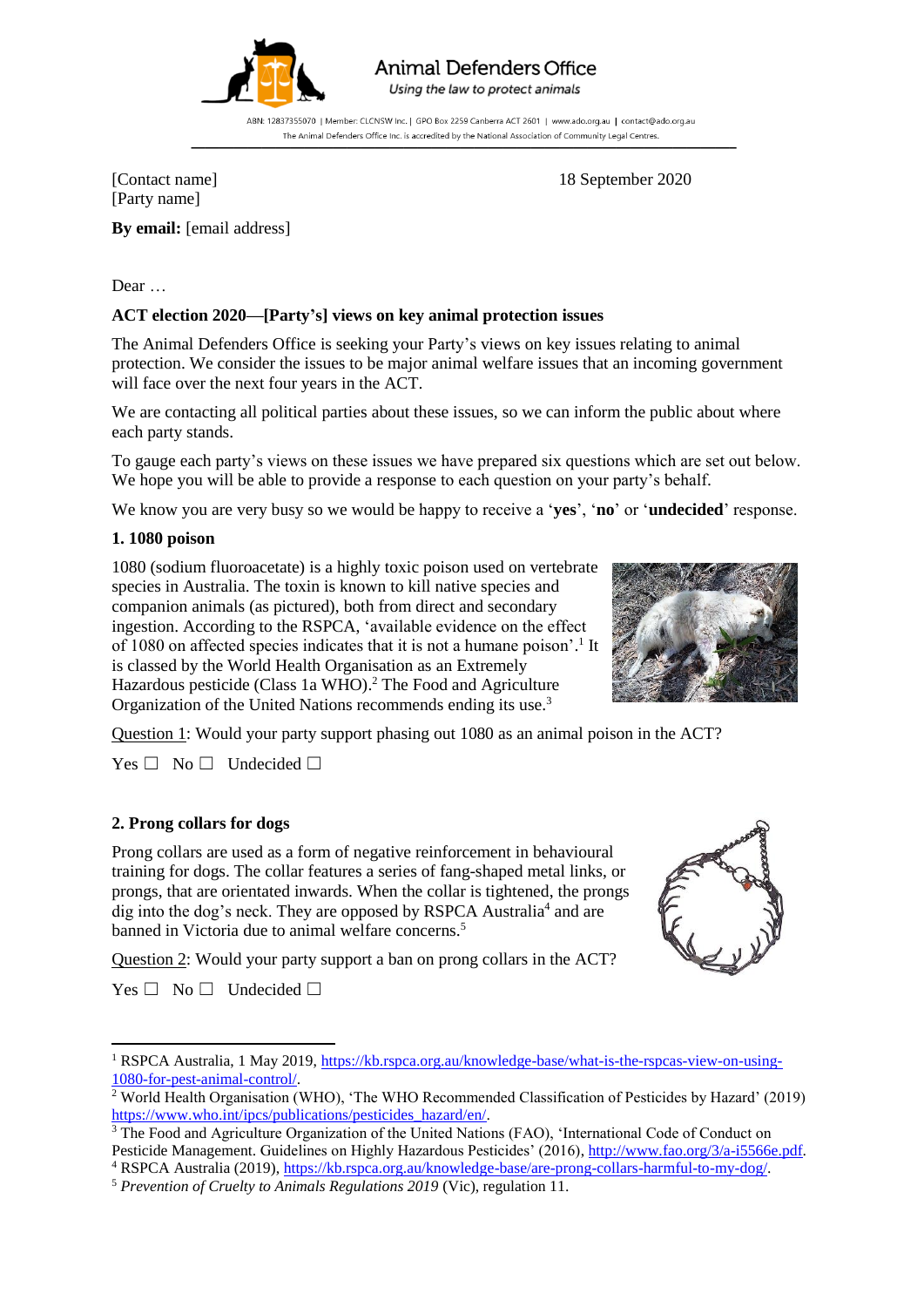## **3. Mulesing**

Mulesing is a controversial procedure performed on lambs in the agricultural industry. It involves slicing the flesh from around the buttocks of lambs so that the skin can form a smooth layer to prevent flystrike. It is usually done without any pain relief or anaesthetics. There are alternatives that are readily available. Major animal protection groups in Australia oppose mulesing on animal welfare grounds.<sup>6</sup>

In Victoria a law commenced in July 2020 making it a criminal offence to mules a sheep without using pain relief.<sup>7</sup> A bill to ban the practice as a whole has been introduced into the New South Wales Parliament.<sup>8</sup>

Question 3: Would your party support a ban on mulesing in the ACT?

Yes □ No □ Undecided □

## **4. Kangaroo killing on public land**

For several years the ACT Government has killed thousands of healthy kangaroos in ACT nature reserves and on other public land. In *Animal Liberation ACT v Conservator of Flora and Fauna*<sup>9</sup> it was established that these kills have serious negative animal welfare outcomes, particularly for the hundreds of orphaned joeys who die a slow death after being separated from their mother (and primary source of food).

Question 4: Would your party support a moratorium on killing kangaroos on public land while the need for the kills in conservation terms is evaluated and non-lethal measures explored?

 $Yes \Box No \Box Undecided \Box$ 

#### **5. Fruit tree netting—a death trap for native flying foxes**

Each year in the ACT native flying foxes get caught in poorly designed and badly hung fruit tree netting. The netting has holes large enough for animals to get caught and become entangled. This kind of netting is readily available for sale in the ACT. Flying foxes can be entangled for days before being freed by volunteer wildlife carers. A significant proportion of the rescued animals die from injuries sustained during their ordeal. The Grey-headed Flying-fox is

listed as Vulnerable in the ACT. The *Nature Conservation (Grey-headed Flying-fox) Conservation Advice 2019* (ACT) states that the main threat to these animals in the ACT is 'entrapment in fine gauge netting loosely draped over backyard fruit trees.'<sup>10</sup>

Victoria has introduced a new law that will make it an offence to use or sell fruit netting that does not comply with the stipulated mesh size.<sup>11</sup>

Question 5: Would your party support amending ACT law to limit the type of fruit-tree netting that can be sold or used, to help protect flying foxes and other native animals?

 $Yes \Box No \Box Undecided \Box$ 

1







<sup>6</sup> See RSPCA Australia, [https://tinyurl.com/y3uxx5se;](https://tinyurl.com/y3uxx5se) and *Towards a Non-Mulesed Future*, BG Economics (commissioned by HSI Australia and Four Paws Australia), July 2020: [https://tinyurl.com/y2drvryb.](https://tinyurl.com/y2drvryb)

<sup>7</sup> *Prevention of Cruelty to Animals Regulations 2019* (Vic), reg 8(2).

<sup>8</sup> Prevention of Cruelty to Animals Amendment (Restrictions on Stock Animal Procedures) Bill 2019 (NSW), [https://www.parliament.nsw.gov.au/bills/Pages/bill-details.aspx?pk=3683.](https://www.parliament.nsw.gov.au/bills/Pages/bill-details.aspx?pk=3683)

<sup>9</sup> [2014] ACAT 35.

<sup>10</sup> *Nature Conservation (Grey-headed Flying-fox) Conservation Advice 2019* (ACT), page 5.

<sup>&</sup>lt;sup>11</sup> *Prevention of Cruelty to Animals Regulations 2019* (Vic) reg 13 (to commence on 1 September 2021).